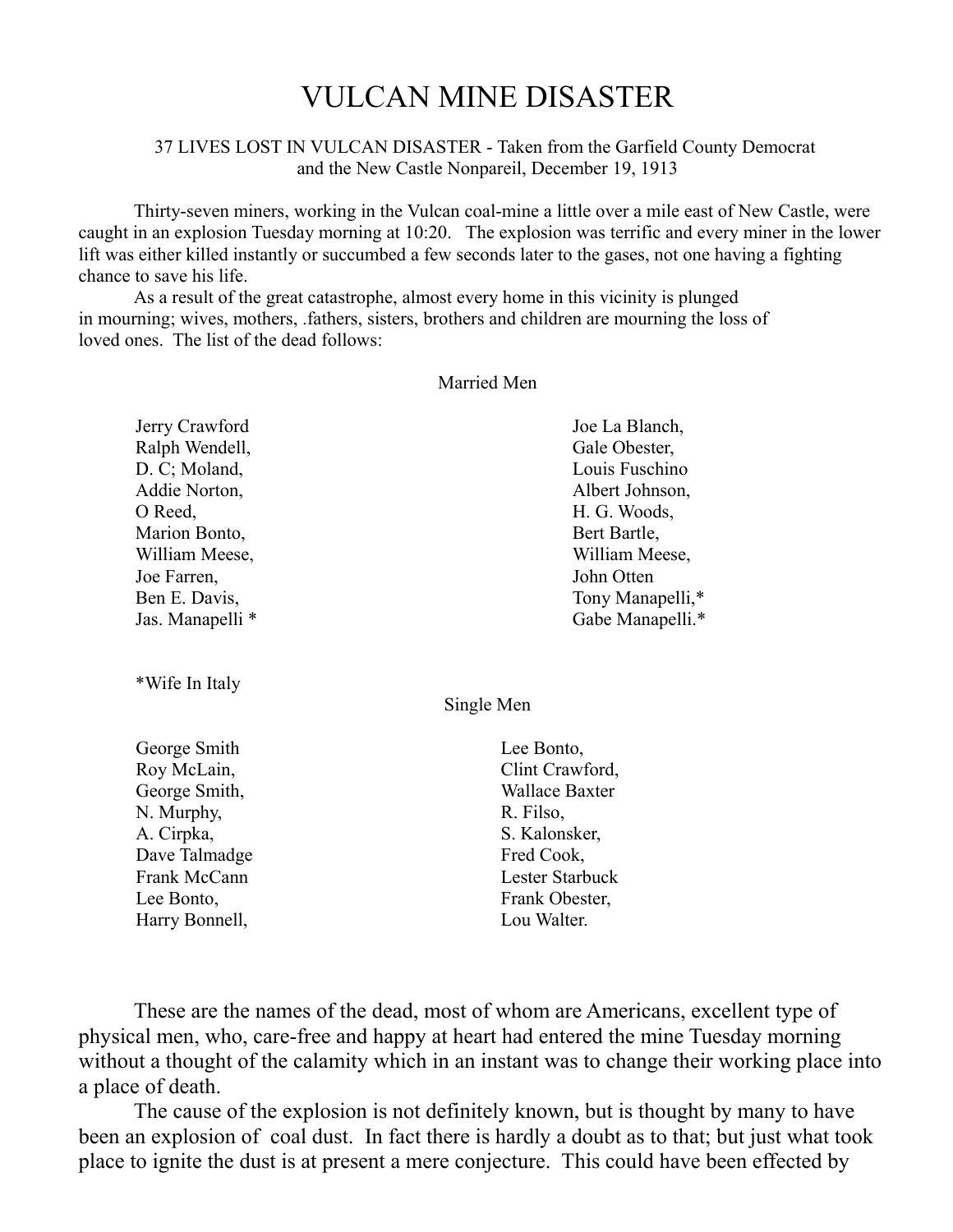someone having a defective lamp, by a discharged shot or other causes. This cannot be determined until the mine is cleaned up, which will take weeks.

 The force of the explosion was so great that it was distinctly heard for 12 miles, and the trembling of the earth even farther. Citizens in the town, hearing the noise, ever apprehensive of the fearful possibilities rushed o the mine fearful the worse had happened. Already employees and officers at the mine were active and the work of rescue was soon under way. Superintendent Meerdink, who had been called over town, arrived at the mine in a few minutes and, without helmet or light, rushed into the main entry in hopes to find the explosion was a local one and not confined .to the whole workings. He did not have far to go before he saw how bad the explosion had been and that there was but little hope for the men entombed in the dark chambers. . .

District Superintendent Cummins soon arrived and at once telephoned for the "firstaid" crews of Sunlight,. Spring Gulch and South Canon. These were quickly made up and. a special train brought them to the disaster about noon. B this time several hundred people had arrived, and the scene was heartrending. Wives, mothers and sisters were frantically lammenting the loss of some loved one. Men ran about doing what they could; all vainly hoping developments might prove some life had been spared! Vulcan's first aid crew was handicapped because several of their number were on the inside. The work of getting out the bodies had begun by the time the other crews had arrived; the work of finding & bringing out the bodies never faltered. All afternoon and night and all of Wednesday the silent work went on. At 5 o'clock Wednesday 33 had been taken out and identified. Four – Reed, Murphy, Smith and McLain – had not been located, but were though to be in the main entry covered with debris. That night the bodies of Smith and Reed were brought out from the death chamber and identified.

But not one was found showing a trace of life. Nearly all had met instant death,a nd a few showed signs of having lived for a short time after the death-dealing blast had run its \terrible curse. Gale Obester was driving an air course and had broken through into the upper lift. Instead of trying to come out that way, he went back into the lower lift and traveled a little more than two feet before he succumbed.

#### The Explosion

When the explosion came the detonation in town resembled the sound accompanying the firing of several cannons at the same time. Nearer to the mine it sounded like a great clap of thunder. The dust and smoke immediately poured out of the air course of the west workings with such force that it went several hundred feet in the air, settling over a large area and making the day seem as night. While slightly intermittent, the volume of pouring smoke made a steady upward stream and kept up for several minutes.

The timbers were entirely stripped off the two main air courses, stone and large timbers being thrown a quarter of a mile away. That no one outside was hurt was a miracle.

### The Rescue

Miners from Sunlight, Gulch and South Canon and New Castle, union and non-union, went to work as soon as they arrived on the scene, each one putting forth every effort to find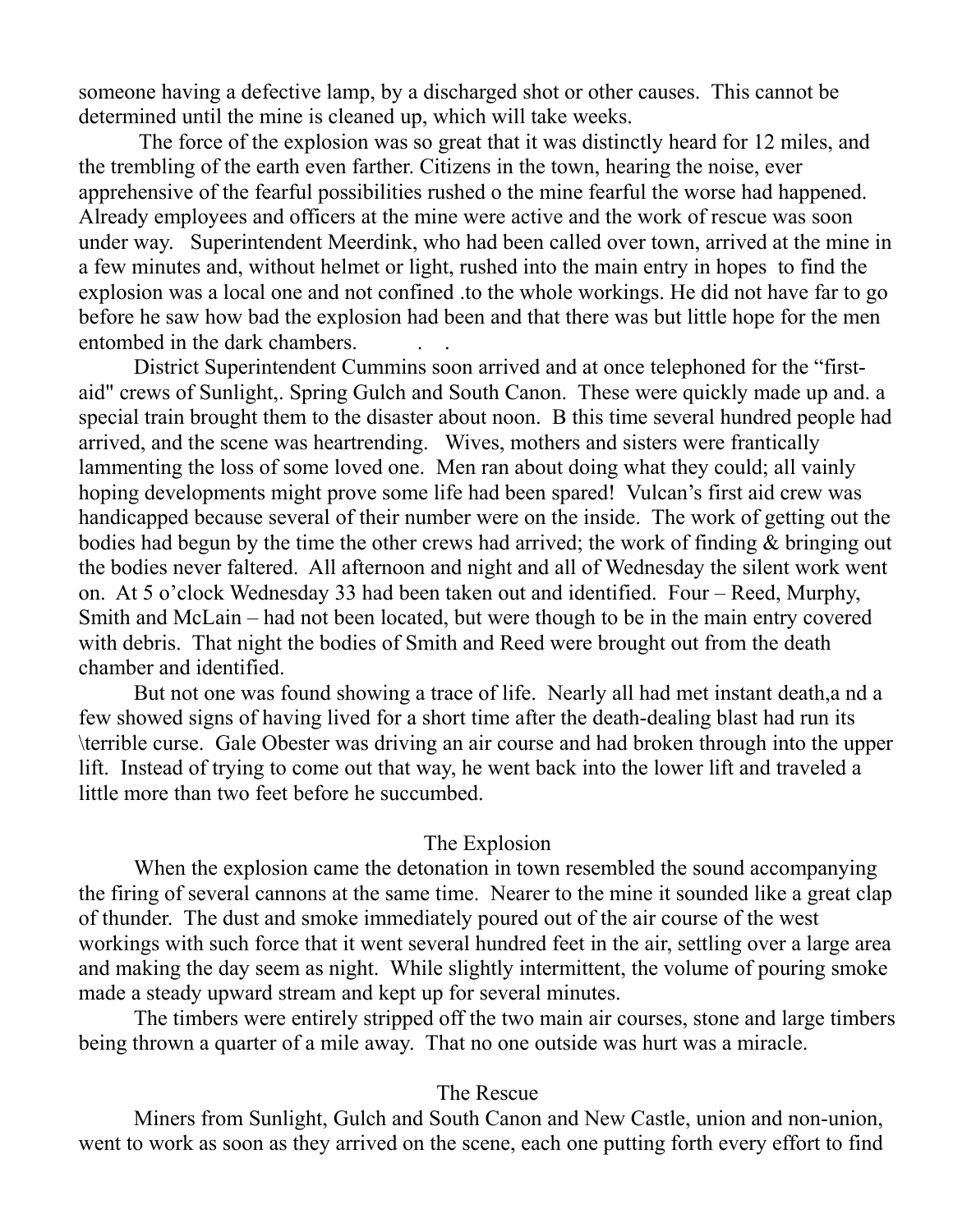the entombed ones and bring them out. Ranchers and business men who had a knowledge of mining willingly lent their services. All worked with a desperation until they were completely exhausted and many had to be forced to give up and allow fresh ones to relieve them. Special deeds of heroism might be mentioned, as there are many cases known, but all are heroes in the strictest sense of the word.

The women of the vicinity and many from a distance were present doing all in their power to relive the distressed and to furnish food and drink for the workers. Knowing that the occasion demanded strong hearts as well as womanly tenderness, none faltering in doing that which they found to do.

# The Saddest Feature

The whole occurrence was filled with sadness, but many of the incidents are particularly so. Mrs. Louis Fuschino is left with eight helpless children. Mrs. LaBlanch, with four little one, the eldest but 7, are mourning the husband and father. The Grant Smith family have lost the only son and two sons-in-law, Bartle and Obester. Mrs. Bartle is soon to become the mother of her first-born and had comer from her home in Red Cliff to be with her mother during the event. Mr. Bartle came with her temporarily, taking a place in the mine to help out and had been at work only a week.

A wife and two daughters, with a son, are grieving over the shadow which has fallen upon them. The husband and father, Marion Bonto, & son and brother, Lee Bonto, are among the dead. One of the sisters, Irma, losing her fiance. Two sisters in the Gunn family, Leela and Ella, are deeply mourning, the former, with her year-old-babe, the husband and father, Wm. Sheere; the latter, the loss of a sweetheart, Dave Talmadge, whom she was to marry this Christmas. To mention one, however, is to mention all. One who mourns but one loss feels that as keenly and distressingly as those whose loss was greater.

Little 2-year-old Lee Crawford, the son of Pit Boss Crawford, has for months, every evening, waited near the mouth of the pit for Papa to come from work. The poor little fellow could not see why on that fatal Tuesday he was not allowed to do as was his wont; but insisted that he again be permitted to wait for his loving father to greet him and carry him down the hill to his cottage. Little could the child realize that his papa lay cold in death in that dark chamber and was not to be found until late that night.

Mrs. Herbert Woods, also soon to be a mother, is heartbroken over her husband's death. The happiness which accompanies the presentation of a mother's first-born to a happy father has been denied her by the saddest blow of the worst fate.

Of the nine small cottages which stand below the railroad by the mine, seven today contain widows and fatherless children. One of the remaining two is empty; two sets of brothers – all cousins, the Manapelli's who lived there alone, met the same fate. Each had a wife and children in the old country.

But the three men, Meese, Bonto and Otten, were of middle-age or past. The others were young men, in the prime and full strength of life. All of them were well-to-do, with a good education and of good training. They mostly were men of other pursuits, who for the past years had been accustomed to while away the dull winter months as miners. They could not consciously see why this year they should not do what they had done every winter, and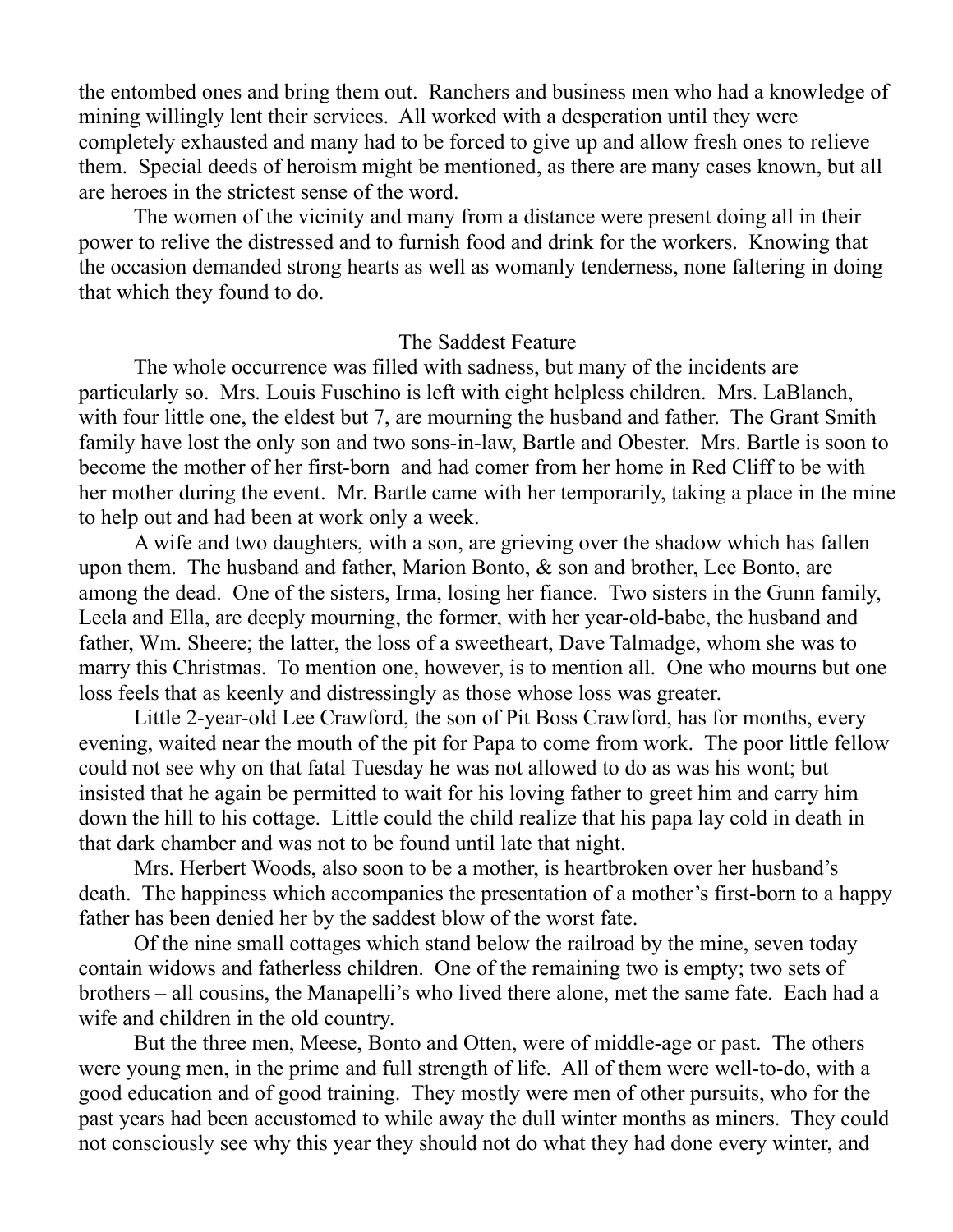after giving due consideration to the fact that the foreign born element had instituted a strike, again and for the last time had taken up their pick and shovel. As a class the men measured far above the standard by which the world judges the average miner. A large number were of the best families.

# Narrow Escapes

Strange tricks of fate seem to have led some into the mine on that particular morning, but the miraculous escapes of some outnumber those who at another time would not have been in the mine.

Kenneth Lewis and Lester Sparks - motorman and helper respectively - had several minutes before brought a string of cars outside and had ample time to again be back in the vicinity of the explosion. They were ready to return at once when Lewis suggested that they take in some timbers. This was loaded and Sparks suggested that nails were needed, so went below to get them. When all was ready to reenter, Lewis dropped his glove between the motor and the car, and as they were again ready to start the explosion came. It was of sufficient force at the entrance to knock them from the motor and to remove the motor's top.

Will Finlay and Dawson were just finishing lifting rails on the upper level preparatory to going to the lower level when the accident occurred. Immediately they were covered with a black dust and could not see. They were near enough to the entrance to grope their way out.

Fire boss Lou Walter and Joseph Davis had just changed shifts last Sunday night; Lou working days and Jose nights.

Perry Coryell Jr. and Herbert Townsend, brothers-in-law, had been working regularly for several weeks. Tuesday morning, neither feeling quite well, slept late and so decided not to go to work until the noon hour. Needless to say that Mrs. Coryell and others feel there is a higher power than mere fate.

# Finds Body of Father

Among the first to reach the mine after the disaster was Harry Meese, a young man who has lived most of his life in New Castle. His father, William Meese, was on the inside, and Harry unhesitatingly entered and began the search. At the close of an hour of fruitless search by himself, he joined the others and made himself active in bringing other bodies to the surface. Not until the late afternoon was the body of the elder Meese found. Harry Meese and James E. Smith of the Sunlight rescue crew entered the room of Meese and his partner. A body was found and a few feet farther Smith found a body which he recognized as the elder Meese. He tried to get the son to take the first body out, but Harry refused to go until he had seen whom the other body was. He advanced and turned the head over and gazed into the face of his father. For a while he sat motionless, then went to the outside. After a brief rest, he again joined the rescue in the search for other bodies.

# Few Badly Mangled

Few of the bodies were badly mangled but for the most part the only markings were badly burned faces. Three bodies hardly showed a scratch. The falling coal covered many of the bodies that had been knocked down by the force of the explosion. After the bodies had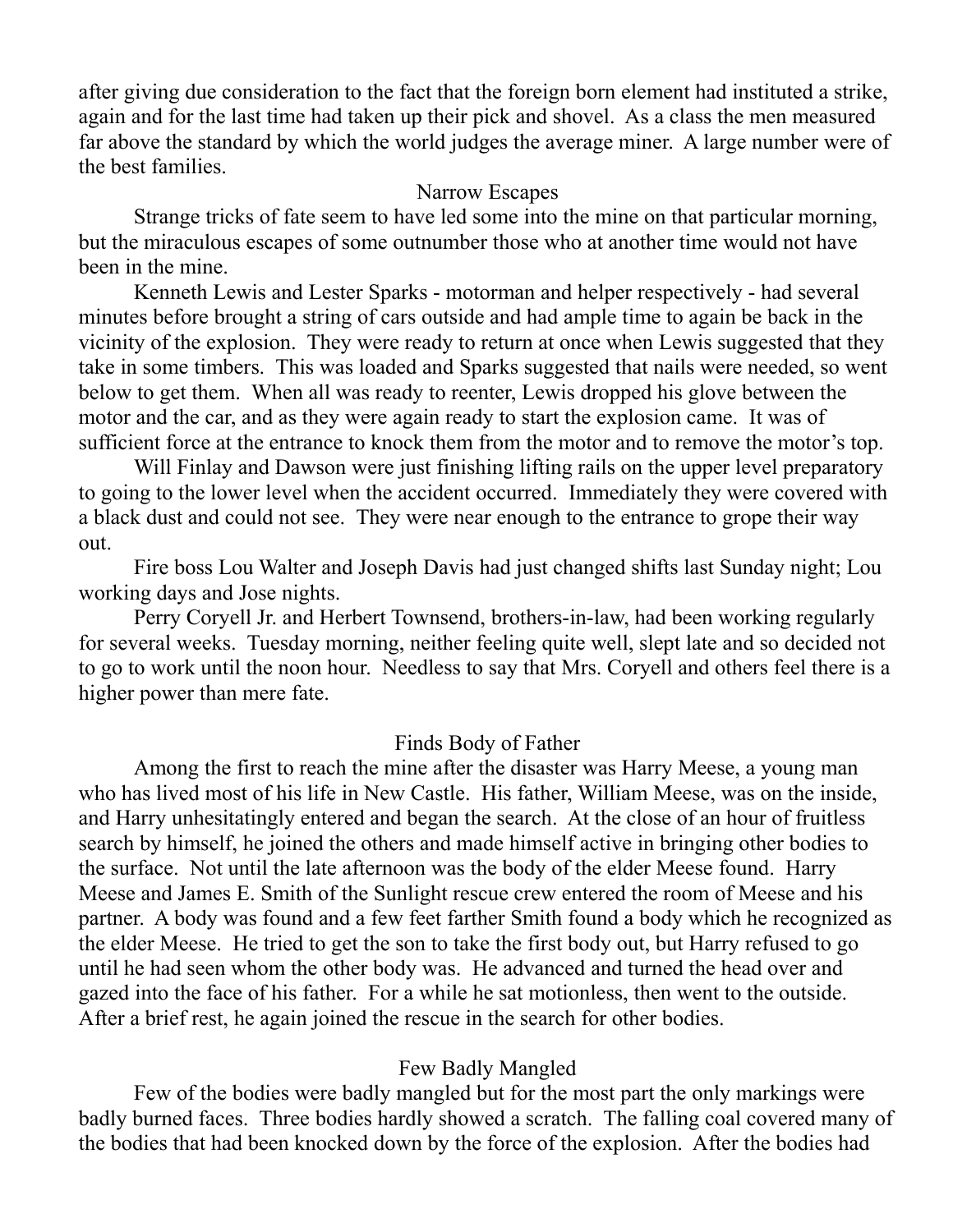been washed identification was easy in most cases in fact many were identified when first found. The body of McCann was so bruised about the head that identification was impossible. He was recognized later by a ring he wore.

# Company Bearing Expenses

In an interview with President Shumway of the Rocky Mtn. Fuel Co., who arrived from Denver yesterday, that gentleman stated to the representative of the Democrat that the company had agreed to give to the family of each victim \$75 for funeral expenses. This was considered the best plan inasmuch as many of the families had friends who were willing to help them out; that many of the victims were members of lodges which would meet the expense of the funerals, was considered and thus it was thought better to give the money personally to the families instead of the company directly taking charge of the burials and meeting all expenses. The three undertakers, Schwarz and Farnum of Glenwood Springs, and Crawford of New Castle, have each agreed to do their work for \$60.

Superintendent Cummins, also in the interview, said that none of the officials knew what caused the explosion of coal dust and that not until the cleaning up of the mine had properly been done. This will take several days.

# Doctors Do Good Work

Mine doctors, W.W. Crook and R.H. Paxton, were soon on the ground, and deserve due credit for the way they stuck to their post of duty. The serious condition of the wives claimed most of their efforts. Drs. Stewart, Clarke and Plave, all of Glenwood Springs, were at the mine; the latter offering the use of his sanitarium and its appliances if needed Other professional and business men of the county seat came to the scene of the disaster, and all were willing to and did help in any way they could.

### County Helps

With practically every available man busy, either at the mine or assisting with the arrangements in town, there was not enough help at Highland Cemetery for digging the graves. The county commissioners were appealed to, and every man, 40 in all at the convict road camp between New Castle and Glenwood Springs, were sent to the cemetery and kept busy, yesterday and today, preparing the last resting places for those whom it was desired should be buried there.

### Second Mine Explosion

The Vulcan is owned by the Rocky Mountain Fuel Co., and is practically a new mine as the vein which is now being worked has been opened up within the past year. However, Tuesday's explosion is considered as the second one as on Feb. 18, 1896, the Santa Fe Fuel Co. experienced an explosion within a few hundred yards of the place where the Vulcan now operates. There are many points of similarity between the two. Then 48 men lost their lives. Both took place on Tuesday shortly after 10 AM. At that time it was almost a month before the last victim was taken out. The Santa Fe Mine was closed and never operated afterward. The interior is still on fire.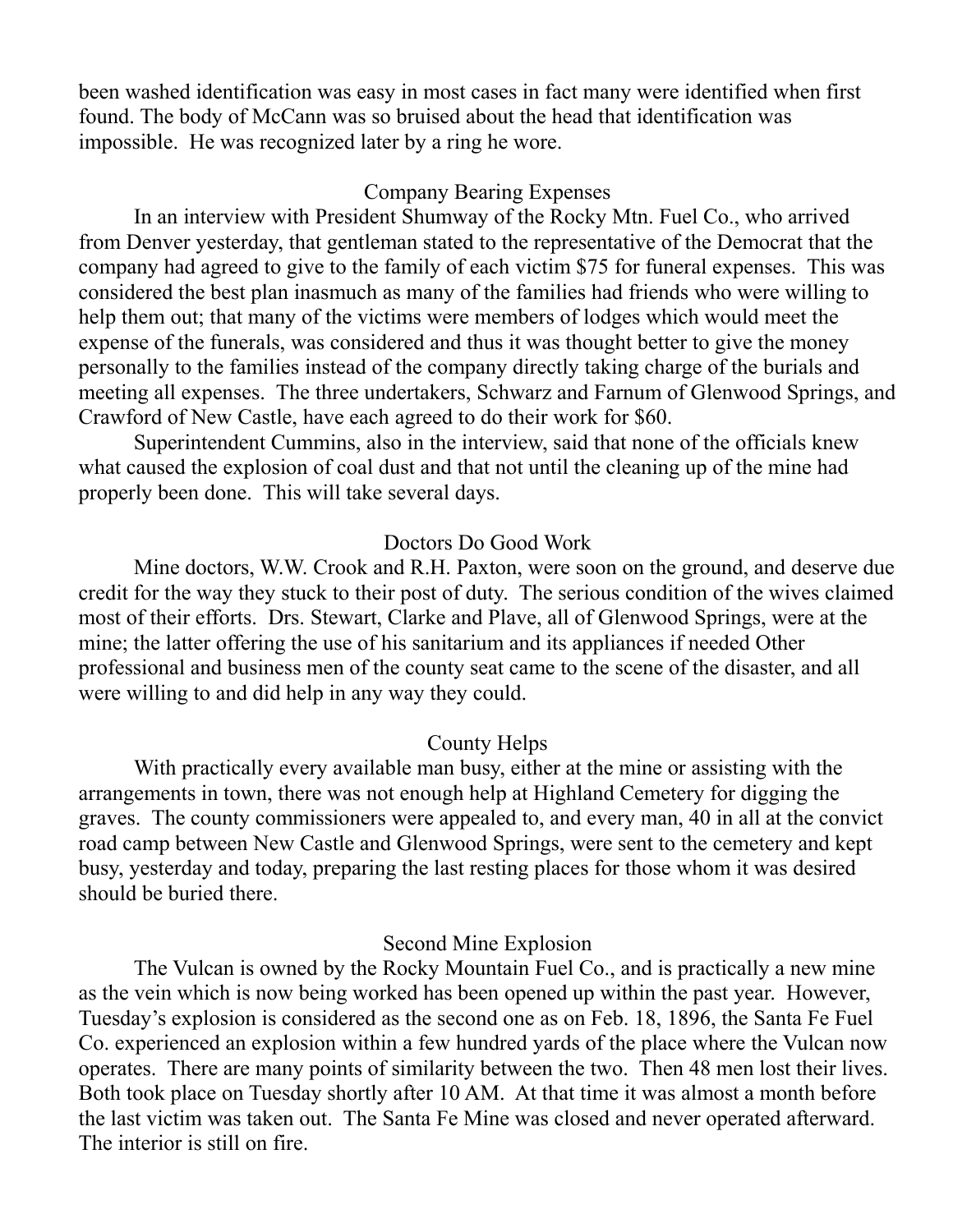# Officials Present

Since Wednesday morning State Coal Mine Inspector Dalrymple has been here and is thoroughly going into the cause of the disaster. He has three assistants of his office aiding him in the work. President Shumway, Chief Counsel Sickman and Master Mechanic Simms are representing the company. Yesterday morning, State Coal Mine Inspectors Petis and Forester of Utah, with several others, came in from Salt Lake. Chief Roberts of the rescue work came Wednesday night from Victor. Coroner Hopkins came down from Glenwood Springs Wednesday and, after holding inquests, turned the bodies over for burial. At the mine, President Shumway is always on the ground directing all branches of the work, with the aid of the others named above.

#### The Burials

Yesterday afternoon at 2:00 the first funerals were held. Don Walter and Clint Crawford, after services at the church, were laid away in Highland Cemetery. Later in the afternoon, the burials of Geo. Smith, Marion Bonto, Lee Bonto and Harry Bonnell were made. Further burials were prevented by darkness. This morning the silent line of march to the cemetery was again resumed. By night the remains of Ben Davis, L.C. Crawford, Gale Obester, Bert Bartel, Wm. Shearer and probably others will have been interred.

Those being shipped are Wendell to Rifle, Reed to Denver, Farren and Nolan to Buena Vista, and Johnson to Pueblo. As far as possible obituaries will be given in the next issue of the **Democrat.**

### Relief Going On

The United Mine Workers Tuesday telegraphed \$300 for the relief of the destitute. This has since been augmented by private subscriptions from citizens. Yet there is need of more and Mayor McMahan has appealed to outsiders. The first of the latter to respond was the News of Grand Junction. That paper telephoned the **Democrat** last night stating that the people there had raised a purse and same would be sent. Others willing to help may make their donations to Mayor McMahan or the New Castle State Bank.

#### Reports Exaggerated

Several reports have reached the outside press which have been greatly exaggerated. The truth, of itself, is certainly bad enough and this paper wishes to decry such tactics on the part of such press correspondents. As far as reports of mutilation, they have been greatly magnified. Identity in all cases except one was easy and in no case so far has any dismemberment been found.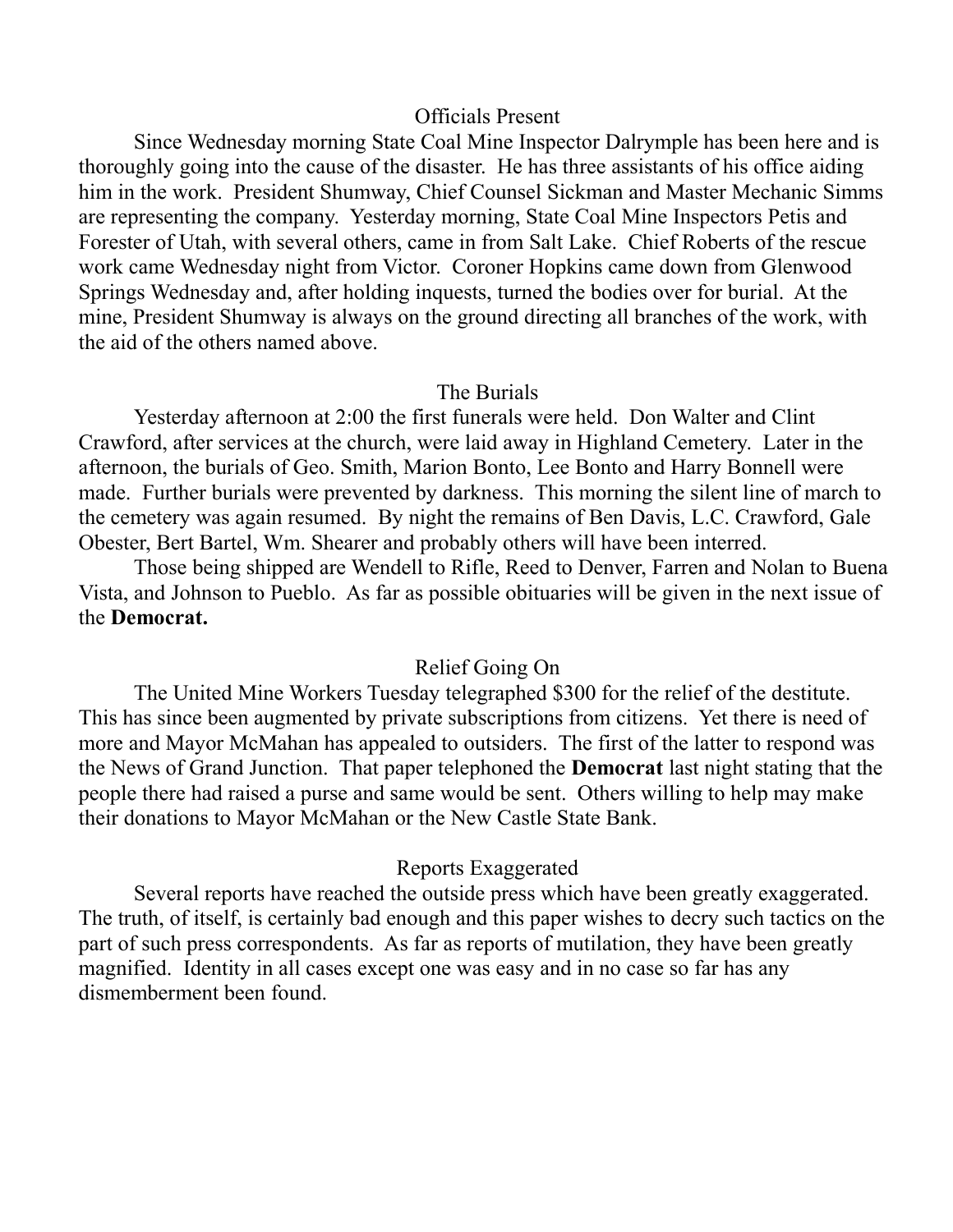# OBITUARY of Edgar Edmund Shumway

# 15 Jan, 1914; Lyons [NE] "Star" **E. E. SHUMWAY DEAD - Poisionous Gases of Wrecked Mine are Fatal**

A message was received here last week by J Shumway telling of the critical illness of his son Edmund E. at his home in Denver and for several days his life hung in the balance, death coming on Sunday night. A dispatch to the **Daily Bee** gives the following account of his last illness:

"E. E. Shumway, 51, president and general manager of the Rocky Mountain Fuel Company, died tonight from the effects of poisonous gases inhaled in rescue work which resulted from the explosion in the Vulcan mine at New Castle. Colo., December 17, last. The Vulcan mine is a property of the Rocky Mountain Fuel Company and immediately upon news of the explosion in which twenty-seven lives were lost, Mr. Shumway personally took charge of the rescue work. Upon his return to Denver from the mine two weeks ago he was confined to his bed and the slow poisoning of the system continued in spite of the medical aid.

"Mr. Shumway came to Colorado from a Nebraska farm twenty years ago and engaged in a small retail business from which grew the Rocky Mountain Fuel company, one of the three large mining corporations in the west. Worry because of the industrial strife due to the present strike of the United Mine Workers in Colorado was said by Mr. Shumway's physicians to have so undermined his system that he could not throw off the after-damp which he inhaled in the mine.

"A coroner's jury report into the cause of the Vulcan disaster placed the blame for the explosion upon the company, and physicians stated that the publication of this verdict caused their patient to sink rapidly until three days ago, when his life seemingly hung in the balance."

Edmund E. Shumway was born in southern Minnesota on January 27th, 1862, where he resided with the family until they came to Lyons in 1881. Mr. Shumway was in the Minnesota State University at that time but joined his father here the next year and entered